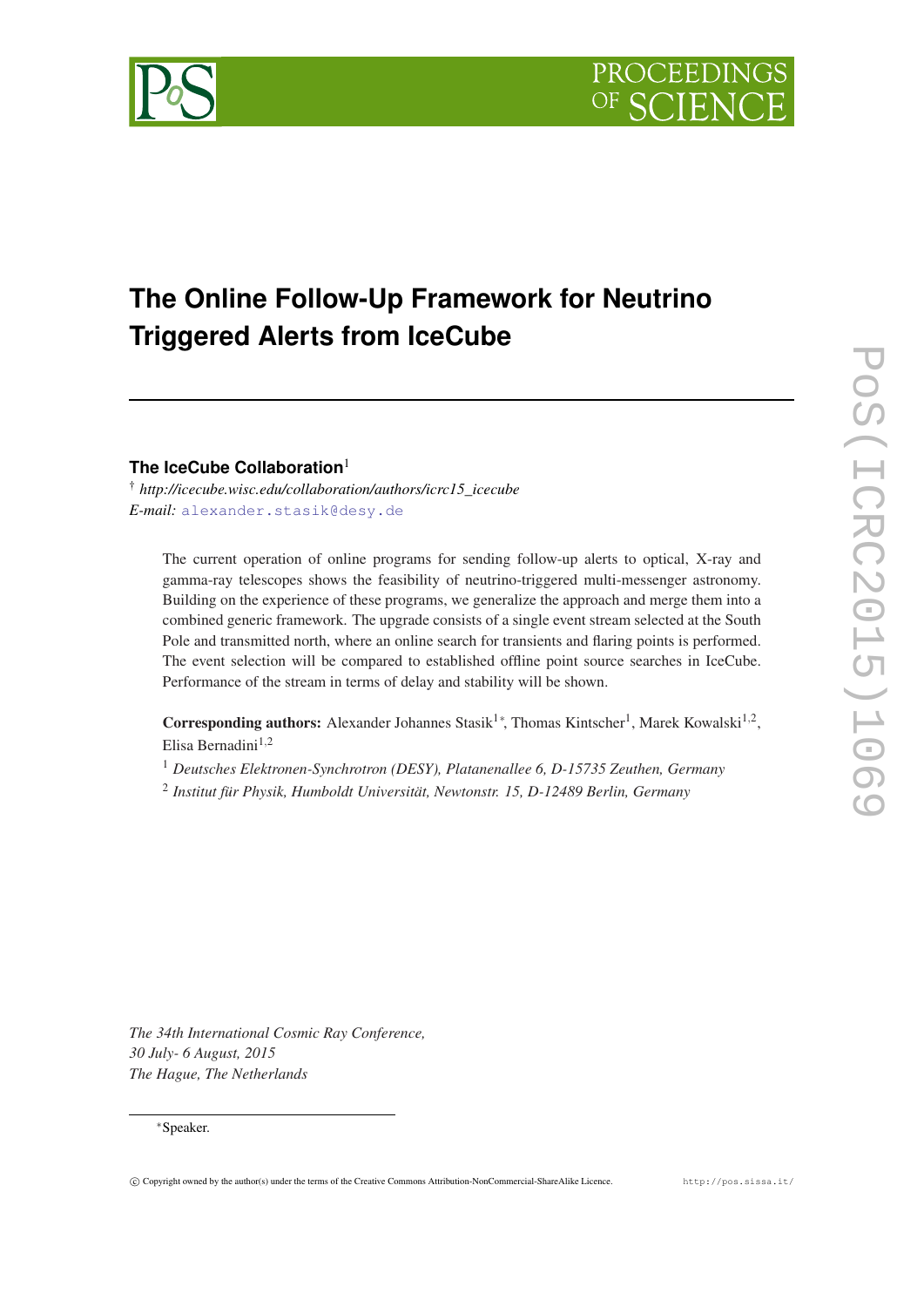#### <span id="page-1-0"></span>1. Introduction

Neutrinos play an important role in modern astrophysics due to their complementary nature to other messengers like photons and cosmic rays [\[1\]](#page-5-0). Neutrinos only interact through the weak force making them a natural choice for astronomy since they are neither deflected by magnetic fields nor absorbed between source and observer and thus point back to their origin. The production of high energetic neutrinos is associated with hadronic interactions and thus is directly linked to cosmic rays. This makes neutrinos a viable tool to search for sources of the highest energy cosmic rays. However, detection of astrophysical neutrinos is very challenging due to their small cross section and the large background of atmospheric muons and atmospheric neutrinos.

While the angular resolution of neutrino telescopes is orders of magnitude worse than modern optical telescopes, they have a field of view that can cover the entire sky with a duty cycle of almost 100%. This complementary nature of neutrino telescopes and typical electromagnetic telescopes motivates the combination of these channels. IceCube has shown the existence of astrophysical neutrinos, but no sources have yet been identified [[2](#page-5-0), [3](#page-5-0)].

While for steady sources combining different messenger channels like neutrino and electromagnetic data is possible with archival data, transient sources benefit strongly from real time follow-up observation with small field-of-view optical telescopes. Thus external real time triggers are required. IceCube with its all-sky field-of-view can provide such triggers. The typical time scales of potential sources vary between several hundred days for supernovae or flaring AGNs [[4](#page-5-0)] and go down to several seconds for short GRBs [[5](#page-5-0)]. These Neutrino triggered Target of Opportunity (NToO) programs require highly automated and stable systems since the entire analysis, from identifying an interesting event to notifying follow-up observatories and changing observation schedules, has to be done in seconds and possibly even without a human being involved in the loop.

IceCube plays a central role as a triggering facility in many multi-messenger efforts. Different follow-up programs like optical (OFU) [[6](#page-5-0)], X-ray follow-up (XFU) [\[7](#page-5-0)] and gamma follow-up (GFU) [[8](#page-5-0)] have been independently running for several years [\[9\]](#page-5-0). Under these programs, alerts have been send to PTF [[10\]](#page-5-0), the Swift satellite [\[11](#page-5-0)], MAGIC [[12](#page-5-0)], Veritas [\[13](#page-5-0)] and the multimessenger network AMON [[14\]](#page-5-0). These systems analyze the neutrino data in real time at the South Pole. Only follow-up alerts leave the Pole in real-time while the sub-threshold data stays at the detector and is only available for offline studies. This paper describes the design and capabilities of the new IceCube real time system. The new system provides for the first time a stream of high quality events in real time available in the north with a latency of a few tens of seconds. This sub-threshold stream offers many new opportunities in multi-messenger astronomy [[14](#page-5-0)]. Section 2 will describe the IceCube neutrino telescope. Section [3](#page-2-0) will present the design behind the real time system running in IceCube. Section [4](#page-4-0) will show the sensitivity for the event selections available in near real time in the current system.

# 2. The IceCube Neutrino Telescope

IceCube is a cubic-kilometer neutrino detector installed in the ice at the geographic South Pole between depths of 1450 m and 2450 m. Detector construction started in 2005 and finished in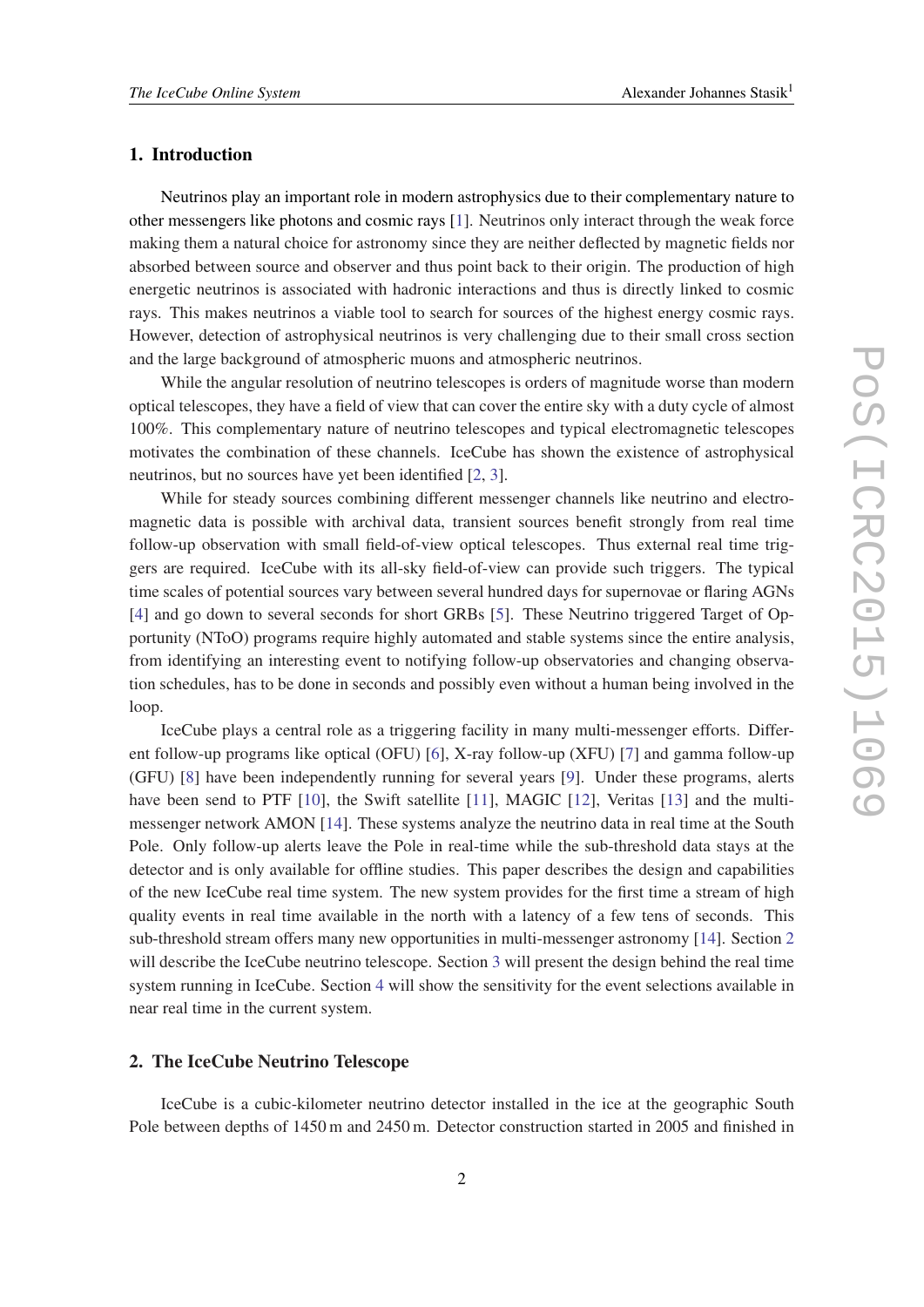<span id="page-2-0"></span>2010. Neutrino reconstruction relies on the optical detection of Cherenkov radiation emitted by secondary particles produced in neutrino interactions in the surrounding ice or the nearby bedrock [[15\]](#page-5-0). Neutrinos can interact and produce secondary particles via charged current (CC) or neutral current (NC) interactions. While NC interactions produce a localized hadronic cascade inside the ice, CC interactions produce an additional lepton corresponding to the initial neutrino flavor. Electrons and tau leptons typically lose their energy on length scales of several meters, normally indistinguishable from the hadronic cascade. NC and CC neutrino interactions caused by electron or tau neutrinos produce localized, almost spherical signatures inside the detector. These event signatures are called cascades. While their directional reconstruction is challenging due to their almost spherical shape, energy estimation is robust as long as the cascade is contained inside the detector, enabling a calorimetric measurement. Muons produced in  $v_\mu$  CC interactions, on the other hand, can travel many kilometers in ice and produce light along their way. These events are called tracks and provide good angular reconstructions at about one degree [\[16](#page-5-0)]. The track length can exceed the detector boundary, thus energy reconstructions are challenging since only the deposited energy inside the detector can be measured. At the neutrino energy of interest, the small kinematic angle between muon neutrino and muon is below the detector resolution and can be neglected [[17\]](#page-5-0). Since track events are better suited for neutrino astronomy than cascades due to their better angular resolution, the following discussion is limited to  $v_{\mu}$  CC events.

Event selection starts from the online muon filter selection that identifies high quality tracks with a rate of about 40 Hz. This rate is dominated by atmospheric muons. To increase the neutrino purity of the sample, more advanced and more time consuming reconstructions are required. Since computing power is limited at the South Pole, these reconstructions can only be applied to a subset of the events. The *Online Level 2 Filter* uses the outcome of a likelihood reconstruction to further reduce the contamination from atmospheric muons. This likelihood reconstruction takes into account the actual photon propagation to the optical modules in the detector. Selection criteria are then, e.g., quality of the likelihood fit and the total number of modules detecting photons. After application of these criteria, the event rate is reduced to 5 Hz. More time-consuming reconstructions are applied afterwards, using a more advanced model for light propagation in the ice. They also explore the likelihood space to give an error on the angular reconstruction. Based on these reconstructions, a multivariate classifier is used for the final filter. At the end, the event rate is several mHz and has a neutrino purity of about 90%.

#### 3. Online System

The goal of the IceCube real time system is to provide a system that can generate followup notifications called alerts with a minimal delay after one or more neutrinos are detected. The rate of false alerts should be as low as possible without losing signal events in the process. Also required are high stability and reliability since the entire system must run autonomously. Based on the event selection described in Section [2](#page-1-0) a system has been built to transmit these events to the north, analyze them in real time and generate follow-up alerts to be send to other telescopes. The events are also used by IceCube for, e.g., real time event displays for detector monitoring purposes. The online system can handle any kind of event stream that is generated in real time at the Pole,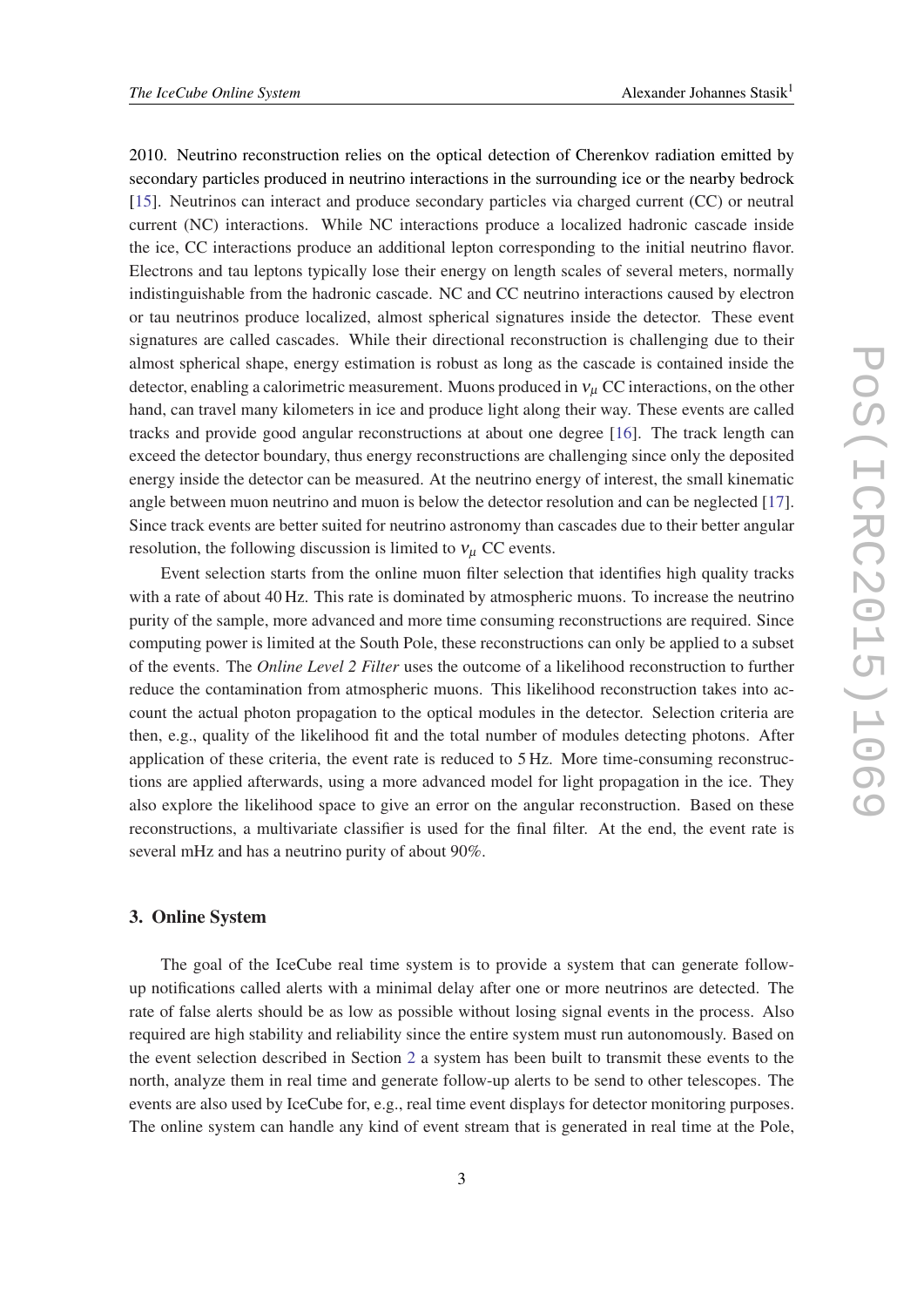<span id="page-3-0"></span>

Figure 1: Sketch of the IceCube real time system. Black arrows indicate flow of event information and red arrows flow of alert information.

but since tracks from  $v_{\mu}$  CC events are the starting point of current online systems, discussion will focus here on this stream.

Once an event passes the filtering process described in Section [2,](#page-1-0) the full event information is stored on disk at the Pole. For data transmission to the north, IceCube uses several high bandwidth satellites which can transfer up to 100 GB per day. Due to the remote location of IceCube, these satellites are only available a few hours per day and thus are not suited for real time operations. To control and monitor the detector in real time, IceCube uses the *I3Live* system. I3Live has an instance running at South Pole and a mirrored version in the north. Both communicate using the Iridium satellite network [\[18\]](#page-5-0). Iridium satellites have a low bandwidth, but are available 24/7 with a latency of several seconds. The I3Live system at the South Pole is constantly listening to the stream of events exiting the filtering and processing system. If an event is marked as to have passed the real time event selection, it is picked up by I3Live and transmitted to the north. Due to bandwidth limitations it is not possible to transmit the entire event information, so just event direction, error estimator, energy estimator, event time and reconstruction quality parameters are sent north.

As the events arrive in the north, they are stored in a data base and forwarded to a dedicated machine that hosts the real time system in the north. This system consists of a set of follow-up clients each of which is dedicated to a specific set of events, a certain analysis method and a special follow-up facility to which it sends alerts. A software package is provided that includes generic functionality like interacting with the I3Live database, stability and monitoring tools for the client and tools like coordinate transformations and filter functions. Since every follow-up client will need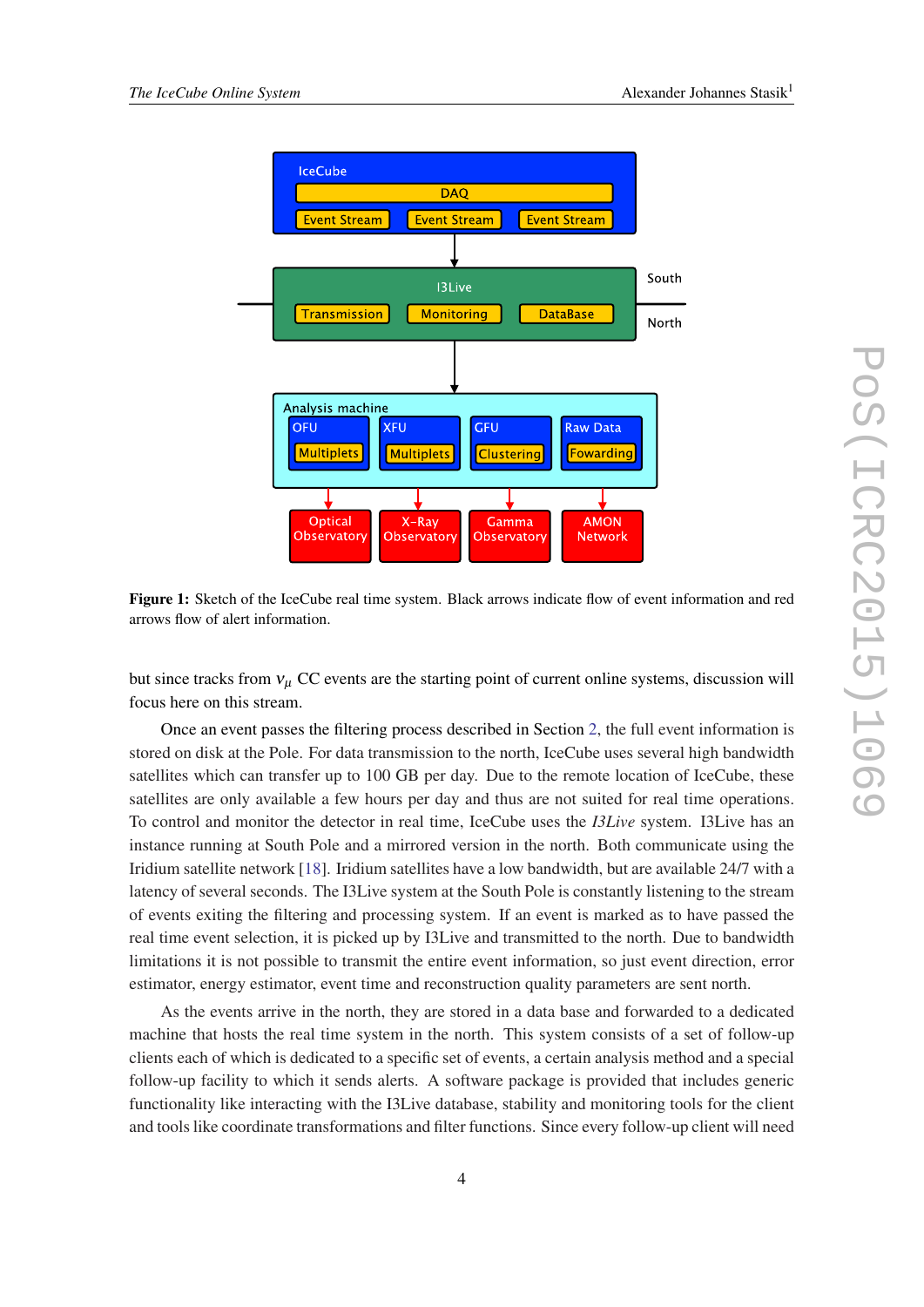<span id="page-4-0"></span>this functionality, the toolbox provided makes it easy to write a new client without knowledge of the technical side of the system. Figure [1](#page-3-0) shows a sketch of the full python-based system. The system is modular so that additional channels (like e.g. the high energy starting event selection HESE [\[19](#page-5-0)] in real time) can just be added if they meet the computational and bandwidth requirements. It is also possible to simply add additional follow-up clients.

The transmission of single events has been since the beginning of this year. The delay is of the order of several seconds with some single outliers due to satellite connection problems. Figure 3 shows that the median delay is about 22 s and after 30 s about 99% of the events arrived.

#### 4. Event selection

The main channel for triggering follow-up operations are  $v_\mu$  CC muon tracks due to their superior angular resolution. As described in Section [2,](#page-1-0) the muon track event selection has a final rate of about 5 mHz. Figure 2 shows the time-independent point source sensitivity of one year data processed as in the real time event stream to a data-set processed with offline algorithms. The offline data-set shows slightly better performance than the real time stream. This is a result of better, but much more time consuming, event reconstructions. The real time data, which is nearly as good as the offline data, can be processed in real time, decreasing latency from days to seconds.



Figure 2: Time independent point source sensitivities for the online data stream compared to an offline event selection, 322 days livetime [[20\]](#page-5-0).



Figure 3: Cumulative distribution of delays between triggering time of the event and arrival time in the north.

## 5. Summary and outlook

The IceCube real time system provides a framework to process, transmit and analyze neutrino events with a typical latency of 20 to 30 seconds. The system is modular so that additional followup clients or event selections can be added if they can be filtered and reconstructed in real time at the Pole. The current implementation included high quality track like event stream. The point source sensitivity is slightly below the comparable offline data-set as expected due to computational limitations in real time.